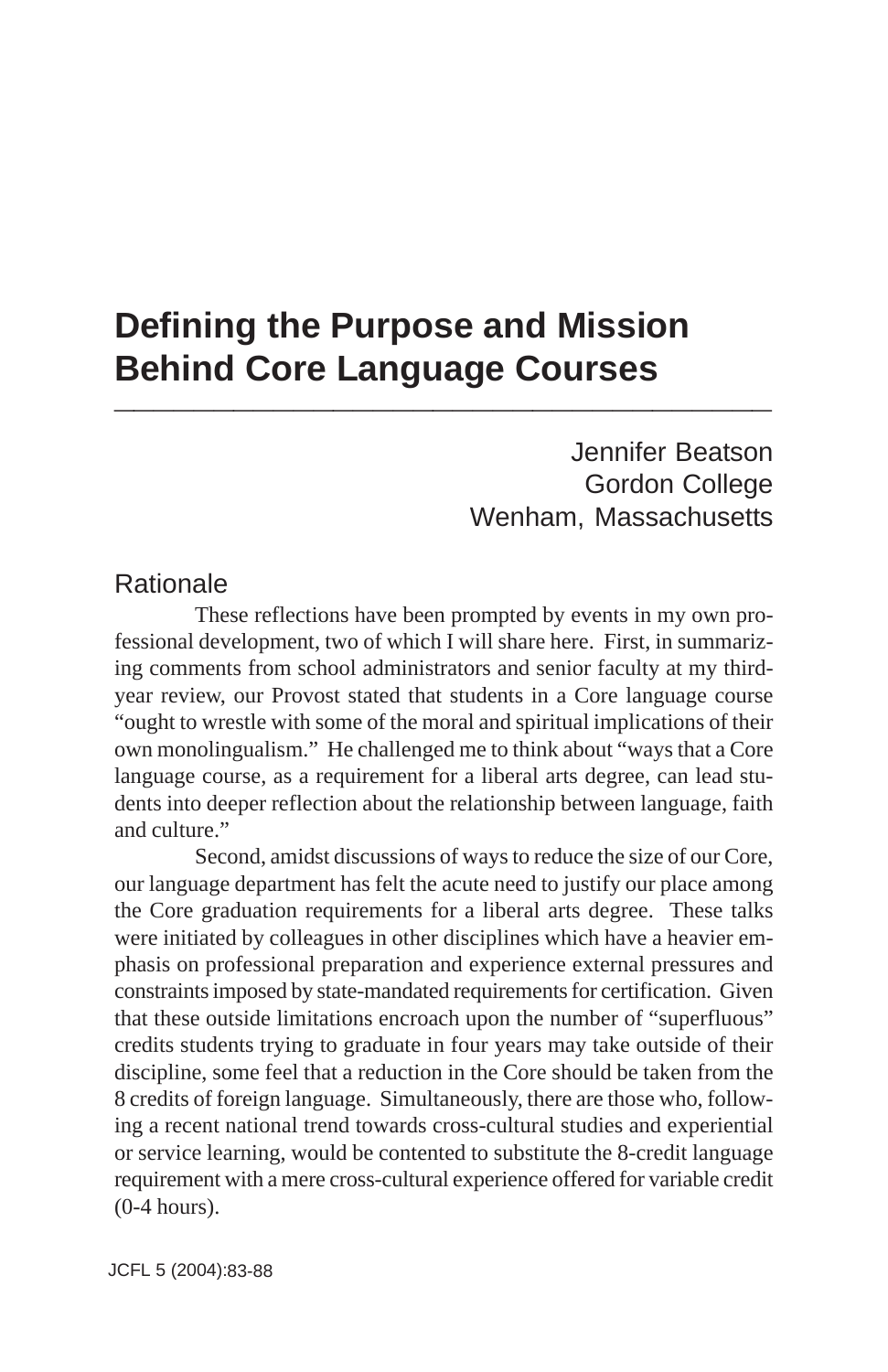Obviously, as a language professor, I oppose a decrease in the number of hours our students receive in foreign language instruction. Moreover, I found the latter option, which proposes condensed interaction with the culture and only minimal (if any) contact with another language, in direct conflict with the previous petition to challenge my students' own monolingualism. If my charge was to "lead students into deeper reflection about the relationship between language, faith and culture," how could I be contented with a diminished opportunity to do so?

Though sensitive to the perceived need to reduce the core, I believe that, in an age of globalization, with increases both in cultural boundary crossings and in the number of immigrants and second-generation speakers of other languages into the US, the wiser choice is to consider how we can know our "neighbors" better and communicate with them more fully. By keeping foreign language in the Core, we as Christian educators can more thoroughly prepare our students for interactions they will have during and, most importantly, after, their college careers. With the aim of helping to define the purpose behind Core language courses, I offer the following reflections towards a biblical basis for foreign language study. To do so, I wish to draw upon the review of biblical passages commending foreign language study in Barbara Carvill and David I. Smith's book, *The Gift of the Stranger*. Using these as a point of departure, I will add a focus on the junctures at which these passages appear.<sup>1</sup>

Smith and Carvill explore various biblical texts supporting "two interrelated themes: the focus on Israel being a blessing to the nations beyond its borders and the call for her to love the strangers on her doorstep."2 They champion foreign language study for the increased capacity it affords in terms of extending hospitality at a deeper level of connection. In the language classroom, they advocate teaching students to practice hospitality in two ways: "to be a blessing as strangers in a foreign land, and to be hospitable to strangers in their own homeland."3 One way to extend hospitality to strangers, they assert, is to listen to their stories and to share one's own stories. And it is a gift doubled when the strangers can tell their stories in their own tongue as well as hearing students' stories in that same language.

In its opening chapter *The Gift of the Stranger* grounds its central thesis upon the themes of unity and diversity seen in the progression of the biblical narrative "From Babel to Pentecost."4 Smith and Carvill point out that, as He has done since the creation account in Genesis, God repeatedly shows Himself to be a "God who makes space for —no, who *enjoys*—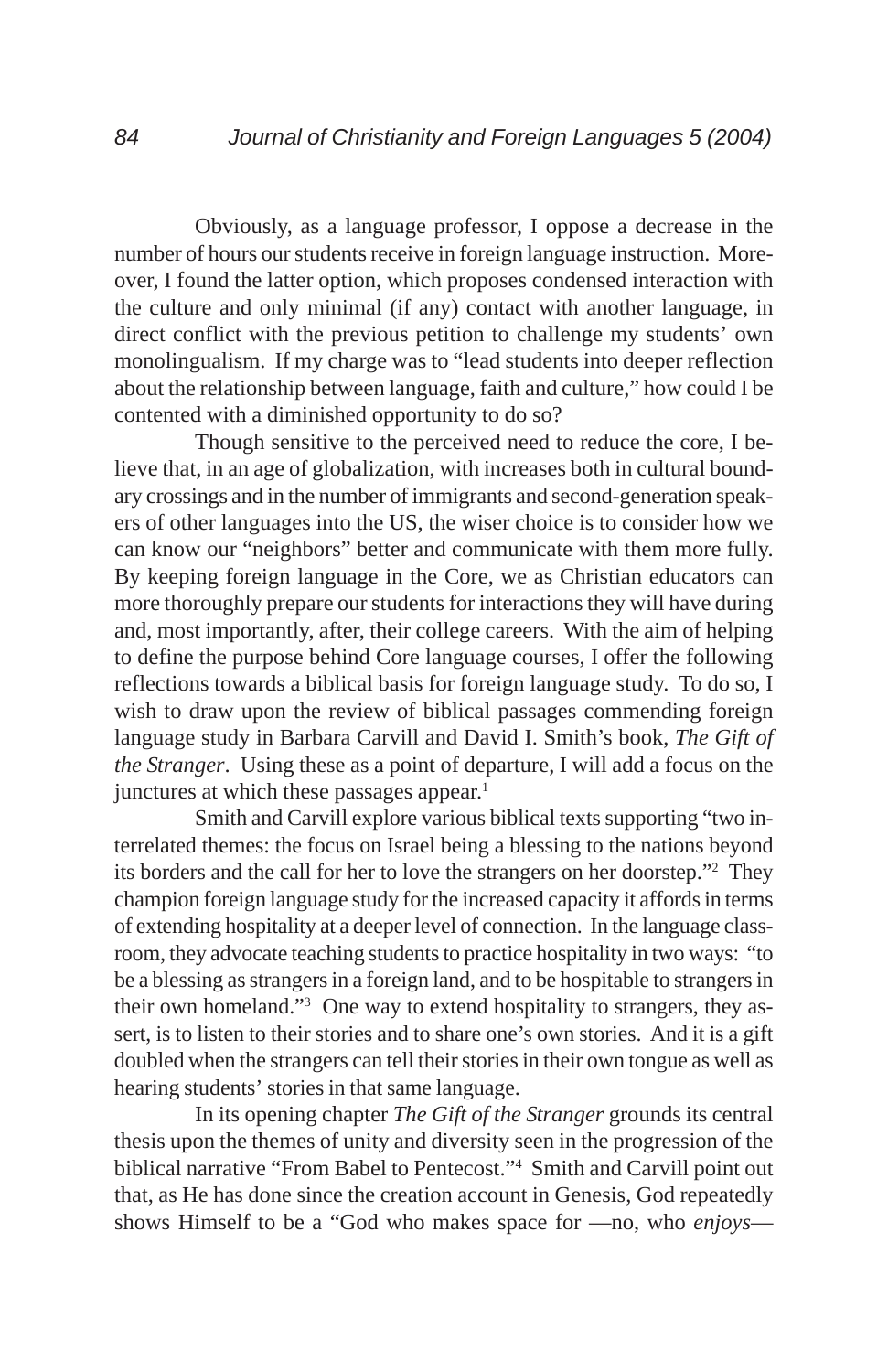### *Beatson*

diversity."5 Seen in this light, the Babel and Pentecost stories can both be interpreted as God's push to get his people to spread. The centrality of language both in God's love of diversity and in response to his instruction to spread is the foundation for learning language.<sup>6</sup> Building on the Pentecost account and two parables highlighted by Smith and Carvill (Luke 10 and Matthew 25), I now wish to move towards an examination of the placement of these passages, which is mentioned merely in passing in *The Gift of the Stranger*. 7

## Acts 2: Diversity, universality and language

In Luke's account of the Acts of the Apostles, "the divine activity that began with Jesus and continues through the ministry of the Holy Spirit in the church is a continuation of God's story that began in the Old Testament."8 As Pentecost echoes previous directives to both "love the stranger" and "bless the nations", it also shows the beginning of a more focused ministry to the Gentiles.<sup>9</sup> The structure and progression of the Acts narrative establish a "continually forward movement from its Jewish setting based in Jerusalem with Peter as its leading figure toward a predominantly Gentile church, with Paul as the leading figure, and with Rome, the capital of the Gentile world, as the goal."10 Thus, the linguistic empowerment of the Spirit at Pentecost serves as the supernatural nudge to push the Palestinian Jews out of their cultural comfort zones. They must rethink the exclusionary, isolationist practice of their religion (and, to some extent, their languages) in order to spread the Gospel to other people groups. "The empowerment of the Spirit to get the message beyond the narrow cultural boundaries of Palestinian Judaism... will take other forms as the book of Acts unfolds. What is interesting is that it starts with language."<sup>11</sup>

To realize the "forward movement," any plan to carry the message to all peoples necessarily includes crossing the language barrier, recognizing the impact that hearing the message in their own language can have for the listeners. Speaking the language of the listeners, especially when preaching the message in the vernacular, is an effective way to minister to people, as hearing one's native tongue spoken is also a way to experience a concrete expression of God's love. This being the case, we are also called to love those who are foreigners or strangers in our midst, as they are our neighbors.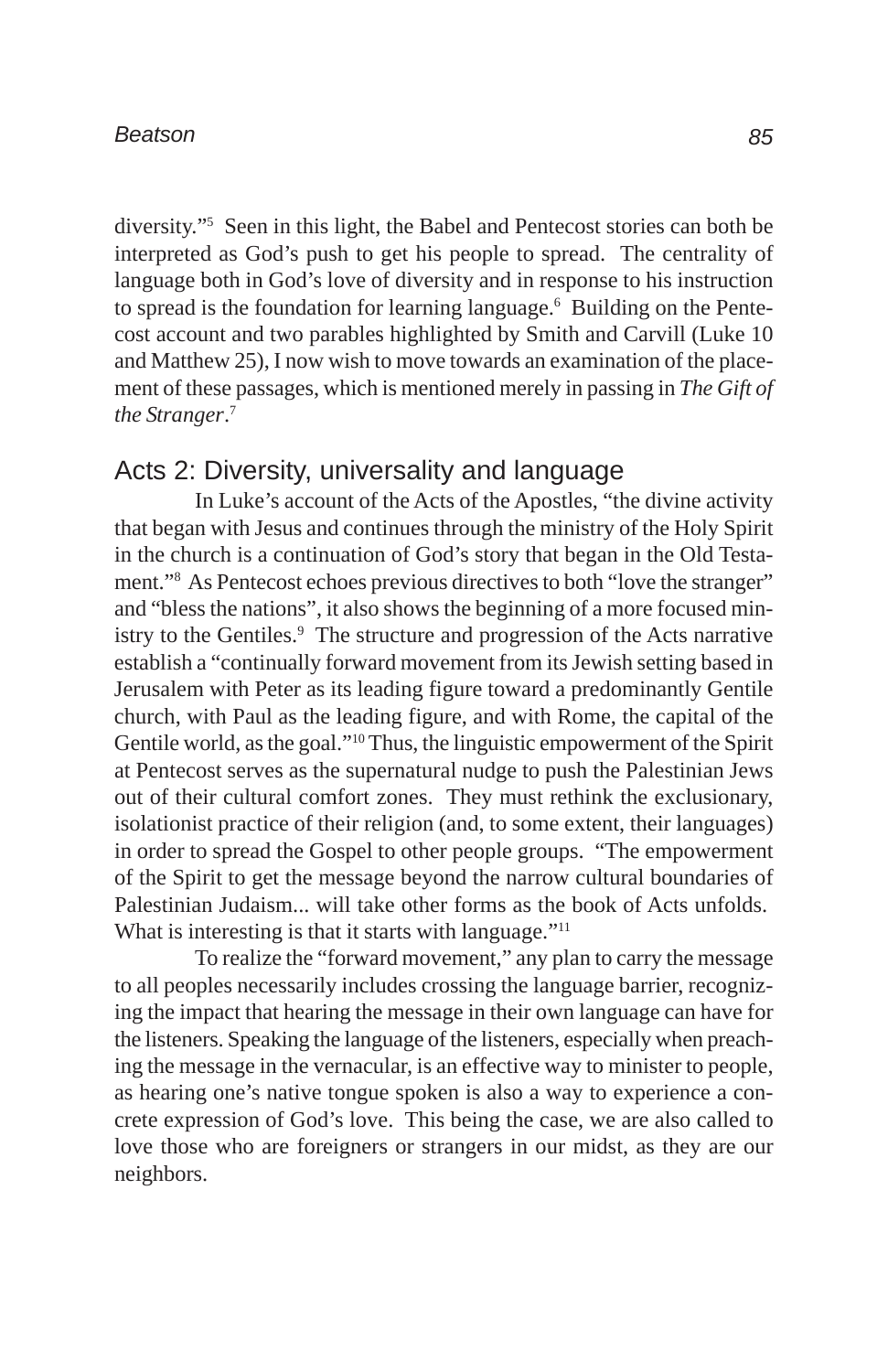# Luke 10: Challenges of being "neighbors"

The term "neighbor" in the biblical arena has a wide applicability. Even Samaritans, whom many Jews relegated to a distinctly lower status, were to be considered neighbors, as we learn from Jesus in Luke 10. Fee and Stuart underscore the "telling way" in which the parable of the Good Samaritan "exposes the smug self-righteousness of the lawyer" and challenges him to move beyond his insular cultural comfort zone.12 They continue:

> You will have to appreciate how contemptuously the Pharisees held the Samaritans if you are going to hear what he heard. Notice that he [the lawyer] does not even bring himself to use the word Samaritan at the end.<sup>13</sup>

An attitude of superiority is precisely what is revealed in the heart of the lawyer. Jesus' reply comes as a slap in the face for someone seeking to "justify himself":

> The second greatest commandment is to love one's neighbor as oneself. The lawyer had neat little systems that allowed him to love within limits. What Jesus does is to expose the prejudice and hatred of his heart, and therefore his real lack of obedience to this commandment. 'Neighbor' can no longer be defined in limiting terms. His lack of love is not that he will not have helped the man in the ditch, but that he hates Samaritans (and looks down on priests).<sup>14</sup>

Jesus specifically attempts to expand this "love within limits" by turning the question back to his listener: "Which of these three do you think was a neighbor to the man who fell into the hands of robbers?" In this way he draws specific attention to the fact that it is the Samaritan who is the neighbor, "the one who had mercy on him."<sup>15</sup>

The expert in the law serves an example of one who, although he has heard the message, cannot take it in. He is neither willing nor ready to move out of his cultural comfort zone to love his neighbor. His refusal to love the stranger, his Samaritan neighbor, takes on added poignancy in the light of Matthew 25

Matthew 25: Treatment of the Stranger and Judgment In Matthew 25, the biblical text suggests that, along with fulfilling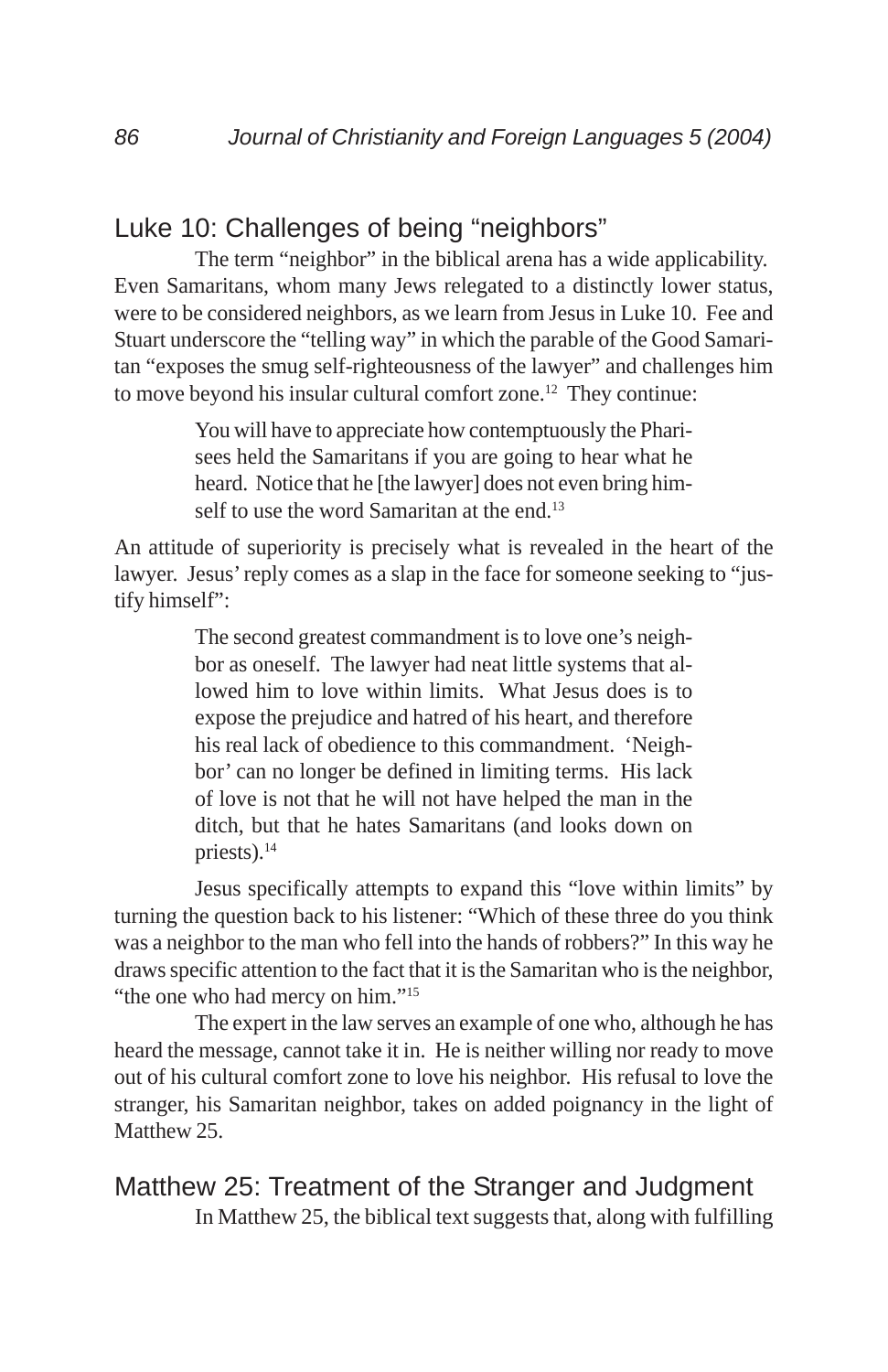#### *Beatson*

the first commandment to "love the LORD your God," one additional basis for separating the "sheep" from the "goats" will be the treatment of the stranger. For proper treatment, the gift is eternal life; for poor treatment, the curse is eternal punishment. Although the text does suggest that Jesus requires a tangible kind of love for the stranger (offering food, clothing and drink), an equally key measure of treatment of the stranger is how well he is welcomed. Note the depiction of a universal gathering: "all nations will be gathered before him [the Son of Man]" when he "comes in his glory" to "sit on his eternal throne" (v. 32). This is yet another indication that the message is for all peoples, "every nation, tribe and tongue,"16 not just a select, monolingual group. It assumes that there are neighbors, strangers or "brothers" from cultures all around the world, and that we are to welcome them all equally. It is naïve to assume that the "stranger" - regardless of whether at home or abroad - is always going to speak the same language as we. Whereas physical needs may be met through gestures, no truly deep connection can be made, and the welcome will only be partially extended. If we are unable to speak words of comfort in the stranger´s native language while meeting his physical needs, then our expressions of love for the stranger will be halting and self-centered, rather than fluent and truly other-centered.

### **Conclusions**

So, then, how do these three passages examined fit together in support of foreign language study? Acts 2 displays God's love of diversity and the importance he places on speaking to all peoples in all places *in their own language*. Luke 10 presents a new conception of "neighbor" as anyone, including the foreigner, who acts as a blessing to another. Matthew 25 explains that one basis for judgment will be our treatment of the stranger, particularly the extent to which we make the stranger feel welcome. If our goal as Christians is to be among the righteous who inherit eternal life, we will welcome the stranger as fully as possible, expect to be blessed by these "neighbors" as we do so, and carry out this ministry to speakers of other languages. Yet none of this will happen with any depth if we are ignorant of the other's language.

Not only do these selections have something to say about the need for foreign language, more importantly, their location in the biblical text is suggestive. These texts are linked with the birthing and founding of the Church (Acts 2), the bases for inheriting eternal life (Luke 10), and the Final Judgment (Matthew 25). The junctures where these passages appear are critical because they imply that God is concerned about language. The